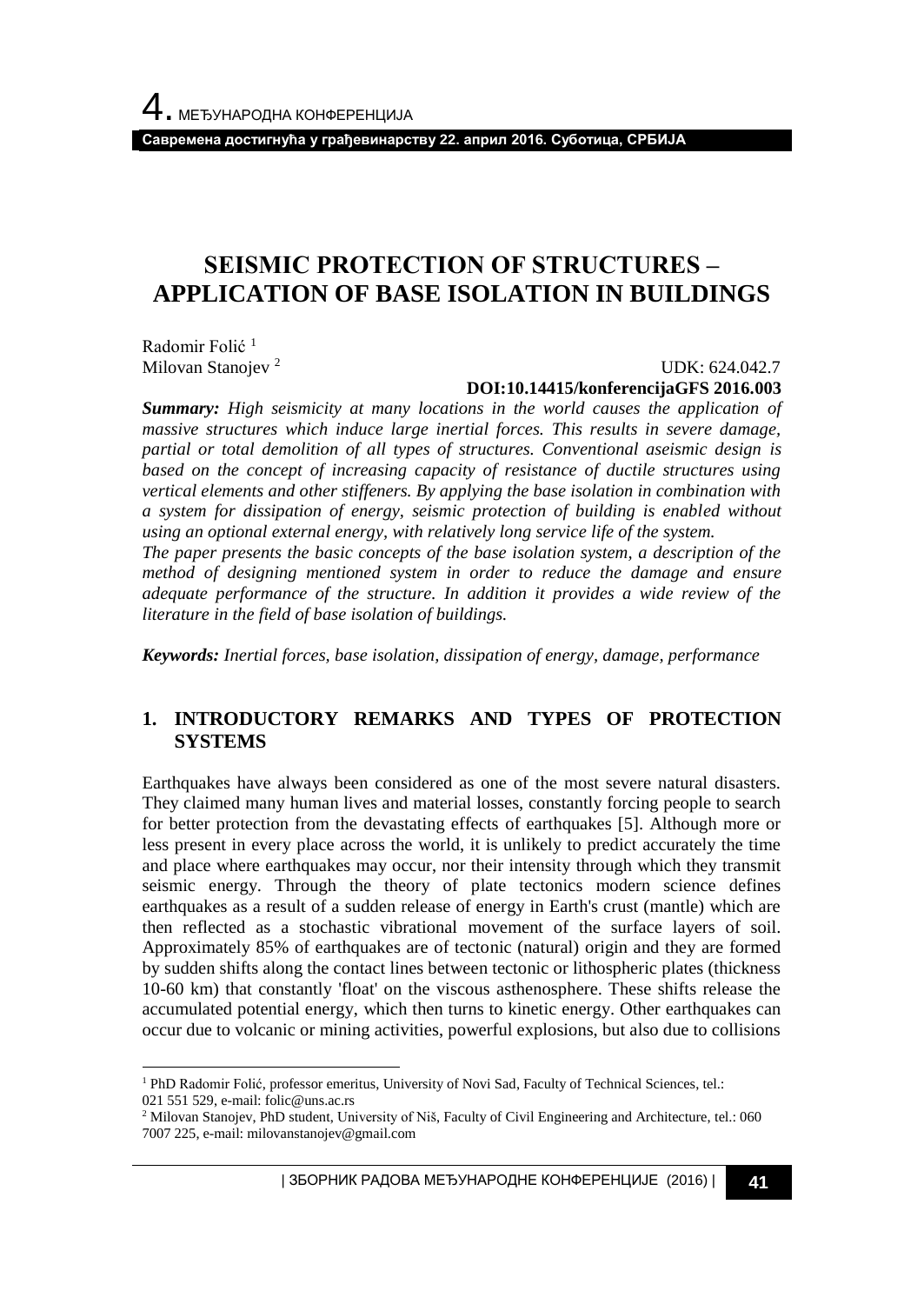#### **Contemporary achievements in civil engineering 22. April 2016. Subotica, SERBIA**

with various celestial bodies (asteroids, comets ...). Ancient builders understood the devastating potential of earthquakes very well and reacted to them with a thoughtful way of construction, complying to the basic principles of engineering [8]:

- Choice of foundation depth, i.e. resting the structure on soil with stable properties or replacing the low-capacity soil to provide the bedding with uniformity and sufficient bearing capacity.
- Seismic isolation, i.e. application of elements for isolation and absorption of energy, as well as additional devices that mitigate the vibration process which is transmitted from ground to the building.
- Preventing solid (composite) connection between ground and the building using sand tampon, clay cushion, ring beams, metal plates, air bags and a variety of spring-based isolators.

Records of high seismicity at many locations in the world are characterized by the design spectrum. With the use of massive structures that induce large inertial forces due to earthquakes, this leads to substantial structural damage and even demolition [5]. Seismicity particularly increases in places which are seismically active but where strong earthquakes have not occurred recently. Earthquake primarily represents a process of transmission, absorption and dissipation of energy where structures are mainly demolished due to the high input energy, which can not be absorbed and dissipated through the movement of the structure and its secondary elements [12]. This fact has led to a new philosophy in seismic engineering, which consists of developing methods for identifying possibilities for modification and reduction of seismic effects on structures. As important public buildings (like hospitals, schools, police and fire stations, bridges...) should remain functional after the earthquake event, the concept of protection using base isolation (passive control of structures) has been increasingly applied [14]. Flexible structures are more susceptible to seismic actions, especially when there is no possibility of additional energy dissipation [9].

Depending on the control mode, there are three systems of protection against the earthquakes: passive, active and hybrid (semi-active). Passive systems do not use additional external energy for their work, while active systems use controllable systems which induce additional energy. Hybrid systems combine passive and active systems of protection.

The above systems include multiple methods of protection:

- 1. Passive protective systems are based on tuned mass damping, energy dissipation and seismic isolation.
- 2. Active protective systems of protection are based on active mass damping, active bracing and adaptive control.
- 3. Hybrid protective systems are based on active isolation, semi-active isolation and semi-active mass damping.

Passive systems are the oldest systems of protection and include seismic (base) isolation and passive (mechanical) dissipation of energy [5]. They are used both in newly designed buildings, and in existing buildings. It has been recorded that during the devastating 1995 Kobe earthquake objects with base isolation proved to be effective in reducing structural response.

Base isolation is usually installed at the base of the building or its lower part, uncoupling a structure from the ground and reducing thereby the transmission of seismic forces from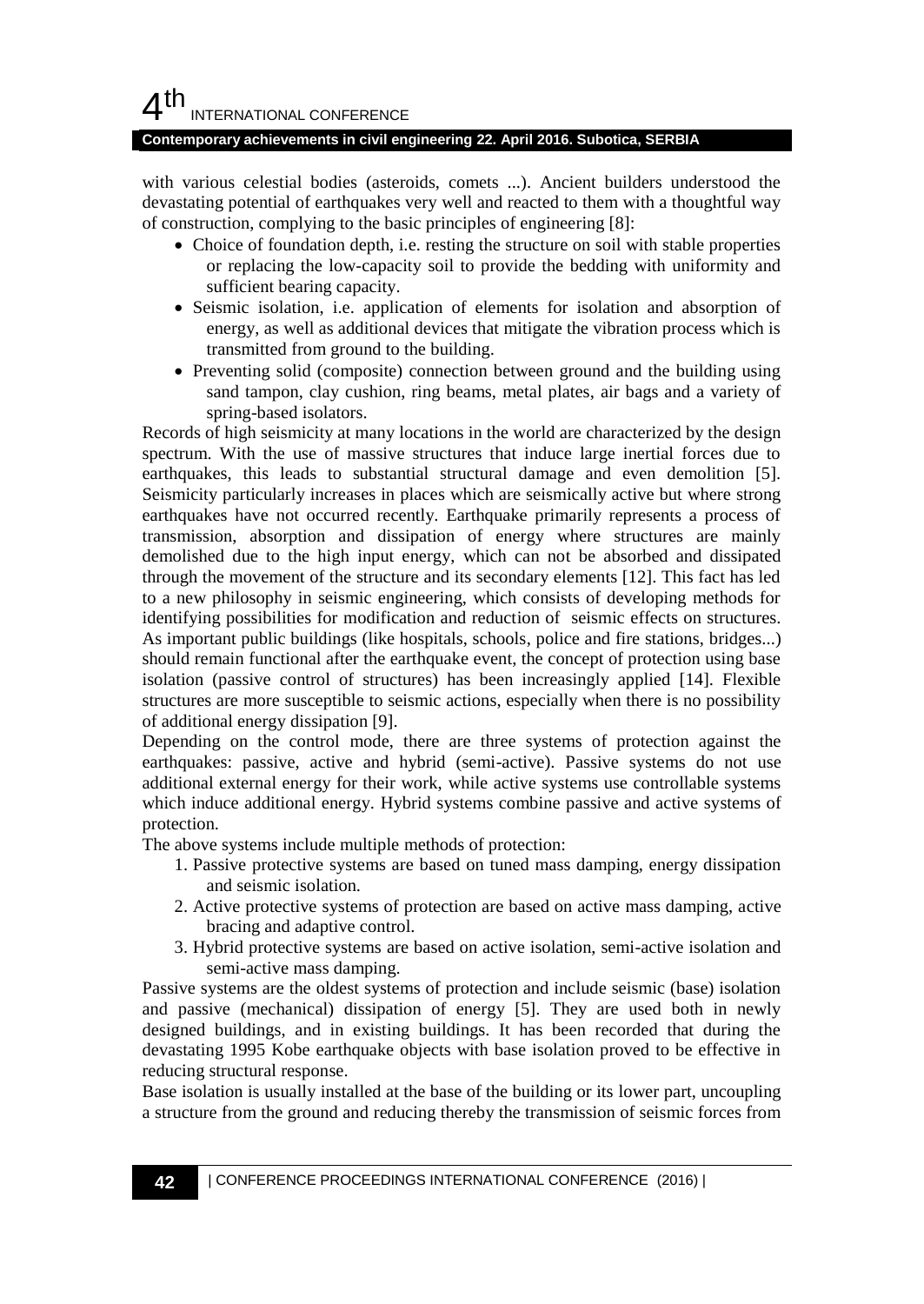# 4. МЕЂУНАРОДНА КОНФЕРЕНЦИЈА **Савремена достигнућа у грађевинарству 22. април 2016. Суботица, СРБИЈА**

the ground. Devices used in passive protection systems are more accessible and neither require additional maintenance nor frequent servicing. Unlike them, active systems of protection imply expensive additional systems to be installed for controlling structural displacement which require careful and regular maintenance.

The above facts testify the need for protecting buildings against earthquakes using base isolation. This paper provides a summary overview of recommendations and methods for designing measures aimed at reducing seismic risk by introducing base isolation and passive control of structural behaviour in seismic regions.

#### **2. ENSURING THE PERFORMANCE OF STRUCTURES**

The approach currently used in seismic protection cannot establish the degree of damage to the structure of the object after the earthquake. Although the project level of seismic action is determined for the return period of about 500 years, it is unlikely for even a stronger earthquake to occur during the object lifetime. Deformation checks should be carried out for all the considered limit states, where the value of the permitted deformation depend on the expected level of structural behaviour during the earthquake [6]. The concept of design based on seismic performances [4] was initially given in the FEMA-273 document, and later also in similar documents.

FEMA documents [3] and [4] define four levels of structural behaviour: 1) operating, 2) immediate occupancy (IO), 3) life safety (LS) and 4) collapse prevention (CP). Each of these levels shows the expected behaviour of the object after the earthquake, describing the damage to the main and secondary structural elements, economic losses, and what interruptions can occur in the operation of the building after a seismic hazard. Seismic hazard depends on the position of the object's location relative to the active faults, as well as regional and local soil conditions. Four levels of seismic hazard were identified which correspond to different earthquake return period, while the expected behaviour of the building is given as their function, as shown in [8].

Seismic effects depend on the seismicity of the area, the adopted seismic hazard, the soil properties, the structure's dynamic properties, the available structural ductility, and the importance of the object in terms of its use. If the fundamental period of vibration of any part of the building is close to that of the soil, resonant state occurs with a large increase in seismic forces, and the structure will either demolish or adapt to the higher level of action, depending on its properties [6].

The structure's adequate performances can be ensured using the following design methods [5]:

- 1. Ensuring the required ductility.
- 2. Method of base isolation.
- 3. Method of controlling the dynamic response (Figure 1).

To make the structure "work" as a single body, sufficient ductility in the plastic area should be provided, which is actually the measure of post-elastic behaviour [13]. When ensuring the required ductility, the structure provides sufficient bearing capacity and ductility so that it can absorb the input seismic energy. Since the criteria for the acceptable damage level are largely economic in nature, it is irrational to design objects that behave elastically in the case of strong earthquakes. Therefore, inelastic behaviour should be ensured, but after the earthquake the structure can no longer function, nor is its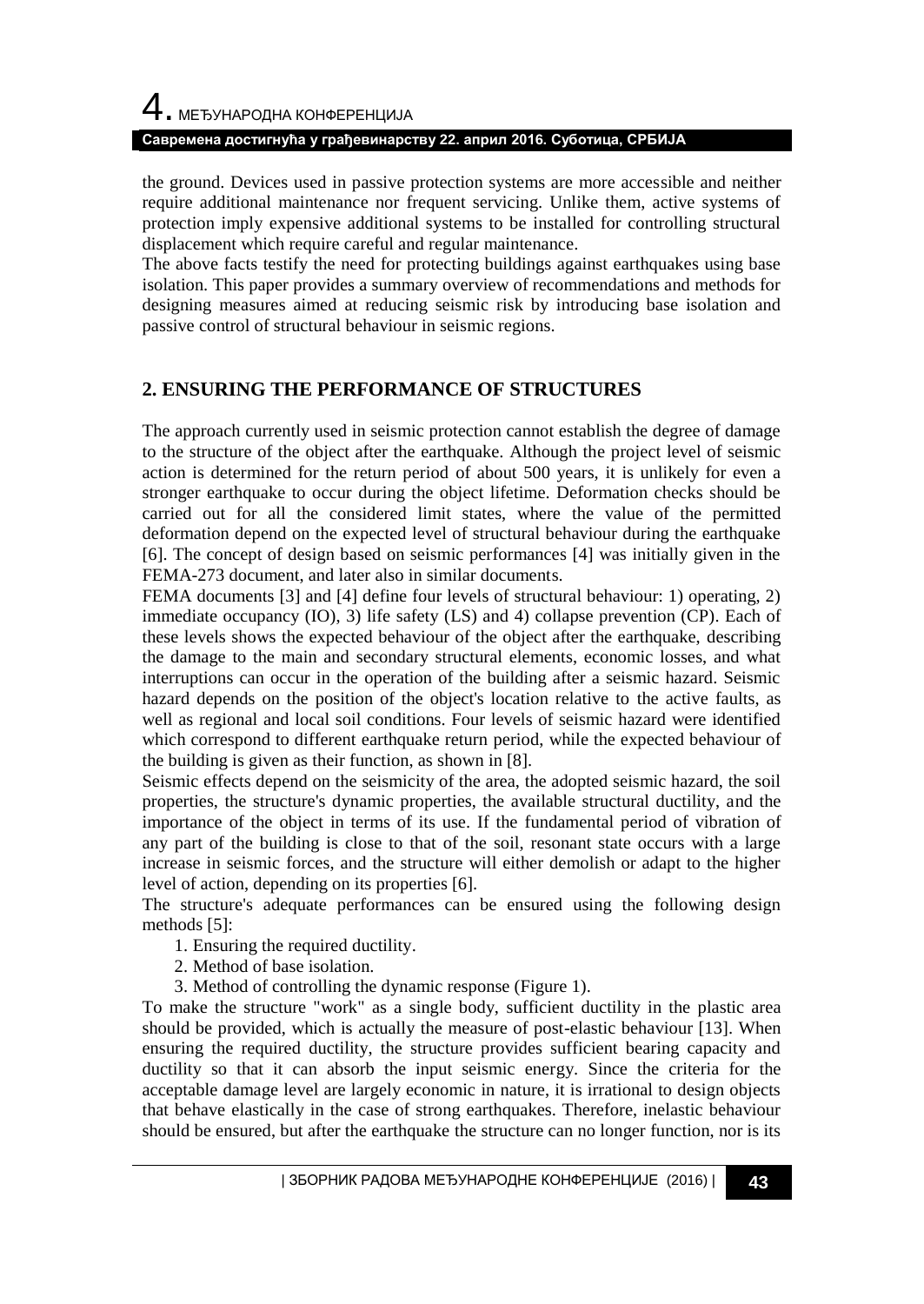#### $4<sup>th</sup>$ INTERNATIONAL CONFERENCE **Contemporary achievements in civil engineering 22. April 2016. Subotica, SERBIA**

rehabilitation cost-effective. That is why the method of base isolation and method of controlling dynamic response are used in designing the objects that remain in service after the earthquake.



*Figure 1: Schematic representation of design methods with ensuring ductility and base isolation*

Using base isolation the seismic response of the structure is reduced by preventing the input of the high potential energy of the earthquake in the structure. The input seismic energy is transformed into kinetic energy, damping energy, potential energy (elastic deformation), and energy of plastic deformation (hysteresis damping). The energy is distributed differently to the above components, and it is constant when the masses and vibration frequencies are constant. The distribution of input energy in linear and nonlinear structure is different [3], given the fact that in non-linear structures hysteresis energy is considerably higher than kinetic and potential energy. In contrast to hysteresis damping, viscous damping depends on vibration frequency. Damping in which periodic vibrations transform into aperiodic vibrations is named critical damping, so that the value of the structure's design damping is usually taken as 2-10% of critical damping. From the aspect of energy balance, the behaviour of ductile structures is much better than that of non-ductile structures [5].

When using base isolation the energy intake is limited by installing devices for reducing seismic energy at the level of foundation and/or by incorporating devices for energy dissipation within the structure at a certain height above foundation. All solutions are based on the lessons learned from designing foundations of machines using the base isolation method. Base isolation is mostly used in rigid structures given that they are the most threatened by high frequency and high acceleration seismic displacement [5], although it can be used for bridges and flexible structures. The aim is to extend the fundamental period of vibration of the isolated structure, making it exposed to lower seismic action, higher damping, or a combination of these effects [13]. Depending on whether the structure remains partially or completely in the elastic area, the base isolation can be partial or complete [2]. In the case of complete isolation, structural analysis can be conducted using elastic response spectrum analysis, while using partial isolation requires nonlinear time history analysis.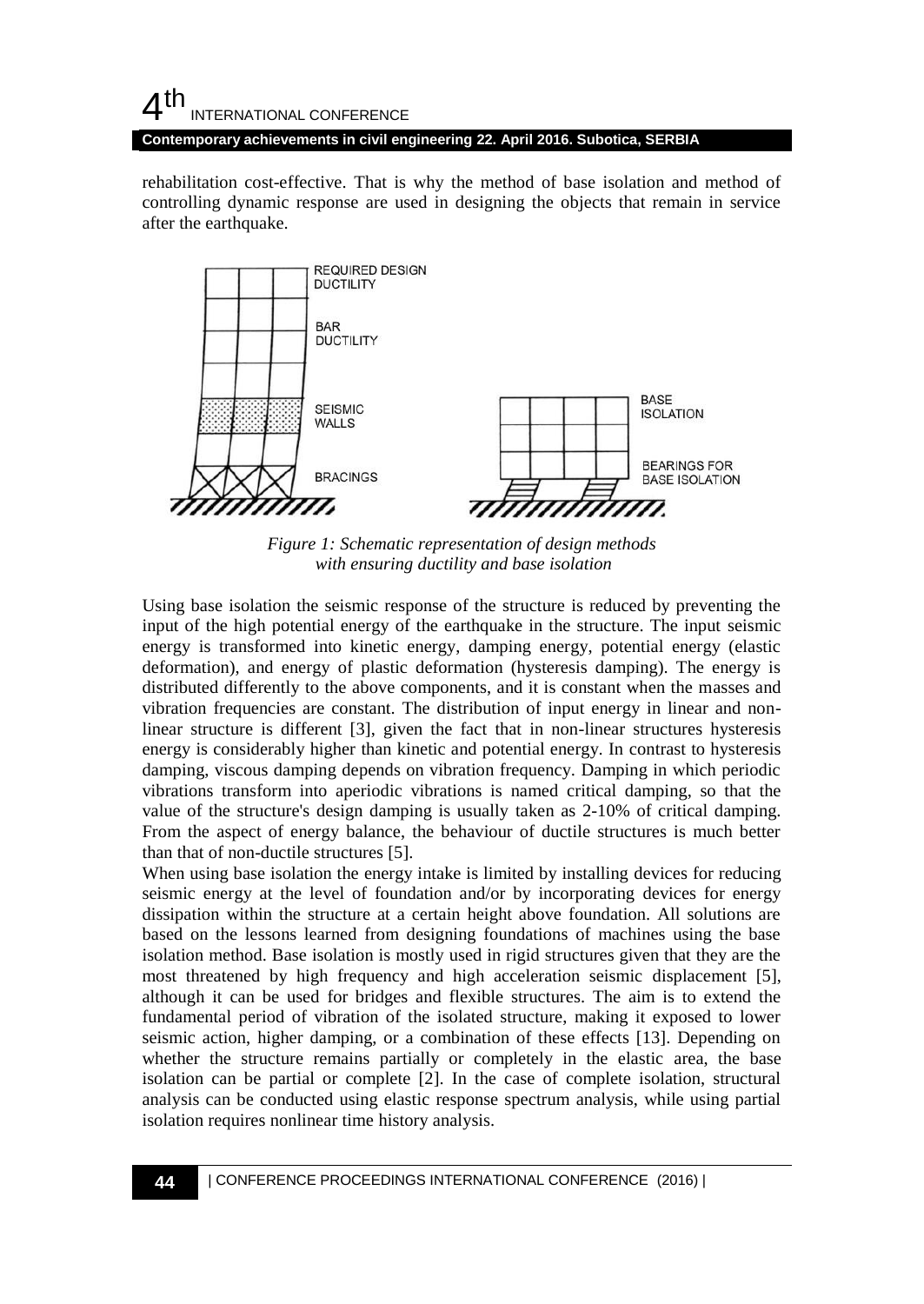#### **Савремена достигнућа у грађевинарству 22. април 2016. Суботица, СРБИЈА**

## **3. DESIGNING BASE ISOLATION IN BUILDINGS**

Passive control of the structure's dynamic behaviour during seismic activities is achieved by controlling the input forces, rather than based on the capacity of structural elements. This methodology can also be used in strengthening the existing structures and for providing greater spatial comfort in buildings [5]. The design strategy is based on the starting point and feasibility of preventing coupled action of the structure and soil and preventing structural damage from seismic acceleration. This is achieved by reducing the stiffness of the structure by introducing flexible elements (isolators and dissipators) close to the building's base. Additional damping is ensured to the level of limiting the displacement of the isolators to an acceptable value.

Passive protective systems do not require additional external energy. In addition to using base isolation to increase the fundamental period of vibration and filter the displacement before it is passed into the structure, passive systems use passive control devices (dissipators usually made of mild steel) which dissipates the input energy, while damping is adjusted for optimum structural behaviour [11]. When used in combination with bearings, dissipation devices usually have an appropriate gap enabling them to be activated only in the event of exceeding seismic displacement [12]. Base isolation systems operate in serial connection with the structure, while the passive control system (dissipation) operates in parallel.

Base isolation uses bearings made of natural rubber, bearings with large damping, elastomeric bearings with laminated rubber, laminated lead-core bearings, sliding teflon bearings, or friction pendulum bearings, and combination of springs and viscous dampers [5].



*Figure 2: a)Elastomeric bearing, b)lead core bearing, and c) friction pendulum*

Modern isolation systems include elastomers and sliding supports, with or without a damper or damping mechanism [12]. Elastomeric bearings (Figure 2.a) can be produced from rubber with high damping capacity, or can be provided with lead core (Figure 2.b), or energy can be dissipated by friction using slide bearing, and there is also a possibility for self-centering. Curved sliding surfaces can also be used (Figure 2.c). Passive energy dissipators are used to dissipate energy during earthquakes and reduce their impact in the structure. They can be classified as hysteresis and viscoelastic dissipators [5].

Hysteresis dissipators are based on the plastification of metals when bending, shearing and torsion (metal dampers), and when sliding in the case of friction dampers. All these devices are activated in the event of system movement.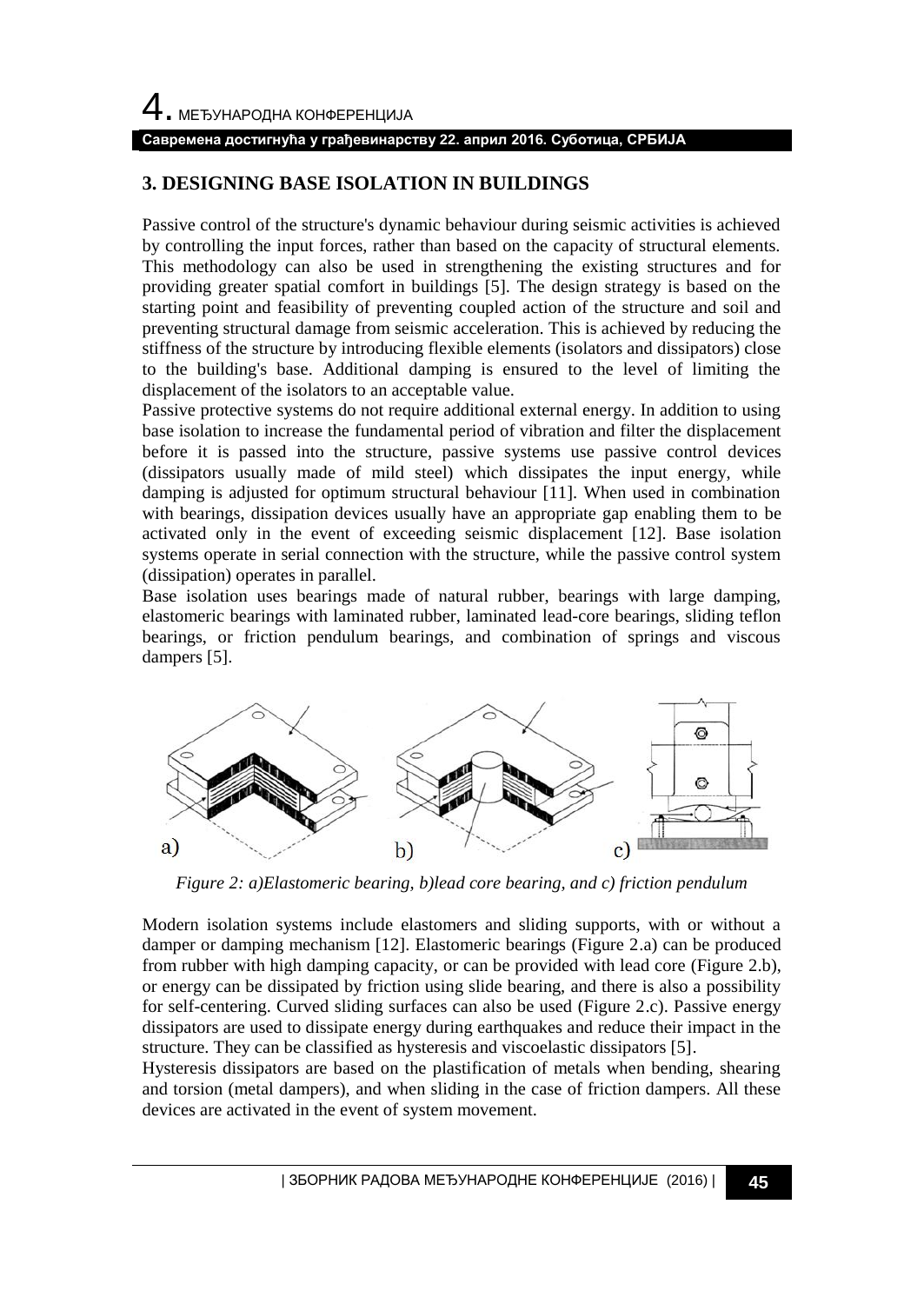#### **Contemporary achievements in civil engineering 22. April 2016. Subotica, SERBIA**

Viscoelastic systems include viscoelastic bodies and fluids and they are dependent on the speed of displacement, and some of the frequencies.

Isolated structures are designed in a way to resist small or medium earthquakes without damage to structural elements and non-supporting components, while remaining without damage to the isolation system and a major damage to structural elements and nonsupporting components in the case of strong displacement of the soil.

Base isolation should ensure the system to remain stable for the required design displacement, provide increased resistance to increased displacement, not to damage under repeated cyclic loading, and have adequate damping properties and proper forcedisplacement ratio. Isolation systems have four basic types of force-displacement ratios. They are shown idealized in Figure 3, for the same displacement D for design earthquake [10].



*Figure 3. Idealized force-displacement diagram of the isolated system*

The isolation system is usually installed between the foundation and the structure, preventing the displacement from being transmistted from the soil to the structure, i.e. it prevents the coupled vibration of soil and the structure. Isolation bearings (particularly elastomer bearings) are usually designed to have high vertical and low horizontal stiffness [13]. Due to the pronnounced possibility of deformation in horizontal direction, they can provide sufficient stiffness for carrying operational loads only for wind and weaker earthquakes. One of the ways to reduce their lateral deformability is to model their cores with lead pins (popular in the United States and New Zealand), shown in Figure 2.a. It is known that consideration of earthquakes is reduced to analyzing forced vibrations caused by the movement of base-soil on which the structure is founded [7]. When considering the dynamic properties of base isolation, a single storey structure can be modelled with a linear isolator (Figure 4). It is assumed that the mass and stiffness of isolated upper structure are much larger than the mass and stiffness in devices for seismic isolation.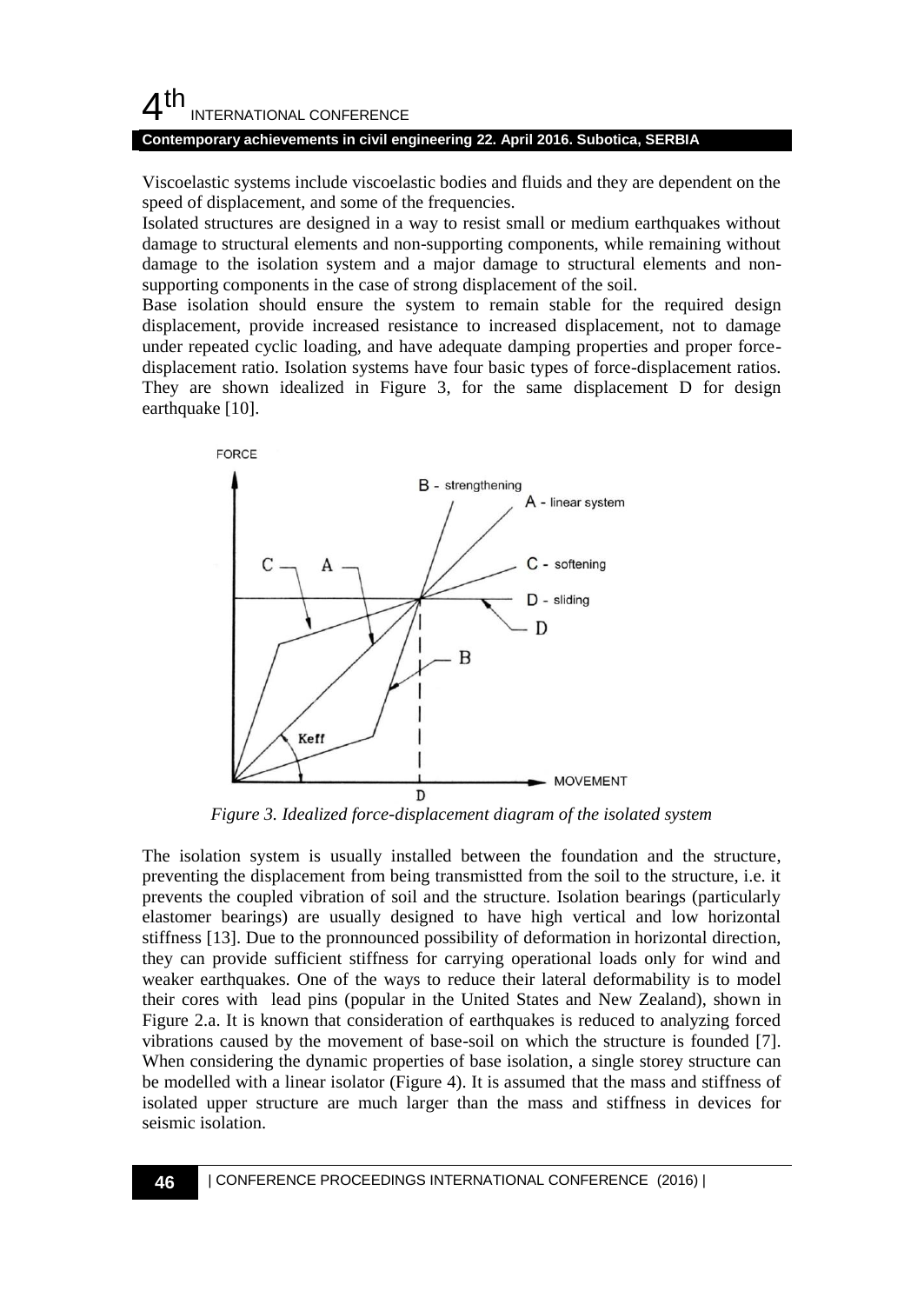4. МЕЂУНАРОДНА КОНФЕРЕНЦИЈА

**Савремена достигнућа у грађевинарству 22. април 2016. Суботица, СРБИЈА**



*Figure 4: Isolated structure: a) initial shape, and b) deformed shape*

Taking the isolated part of the building as a stiff mass, the base isolated building can be simulated with a system of single degree of freedom (SDOF), for which the equation of motion can be written as:

$$
M\ddot{u}(t) + C\dot{u}(t) + Ku(t) = -M\ddot{u}_g(t)
$$
\n(1)

where *M*, *C* and *K* are the system's mass, damping and stiffness, respectively;  $u(t)$ ,  $\dot{u}(t)$ and  $\ddot{u}(t)$  are the displacement, velocity and acceleration of the mass, respectively;  $\ddot{u}_g(t)$ 

is the function of soil acceleration.

Using Duhamel's integral, the response  $u(t)$  of the base isolated system can be expressed as:

$$
u(t) = \frac{-1}{\omega_d} \int_0^t \ddot{u}_s(\tau) \exp[-\xi \omega(t-\tau)] \sin \omega_d(t-\tau) d\tau
$$
 (2)

where *ω* is the fundamental frequency, *ω<sup>d</sup>* is the damped fundamental frequency, while *ξ* is the damping coefficient, which are given as:

$$
\omega = \sqrt{\frac{K}{M}}, \omega_d = \omega \sqrt{1 - \xi^2}, \xi = \frac{C}{2M\omega}
$$
\n(3)

while the corresponding frequencies of vibration are:

$$
T = \frac{2\pi}{\omega} = 2\pi \sqrt{\frac{M}{K}}, \ T_d = \frac{2\pi}{\omega_d} = \frac{T}{\sqrt{1 - \xi^2}}
$$
(4)

For the given soil acceleration  $\ddot{u}_g(t)$  acceleration of the SDOF system depends only on

*T* and *ξ* of the structure. Thus, the greatest deformation for a specific earthquake can be calculated using equation (2). By repeating this process for a wider range of the period *T*, while keeping damping at constant level a curve is obtained, while by varying the damping *ξ* deformation response spectra can be obtained for the SDOF system under the given earthquake [1]. The pseudo-acceleration response  $A(t)$  of the system is calculated using the  $u(t)$  value as follows:

$$
A(t) = \omega^2 u(t) = \left(\frac{2\pi}{T}\right)^2 u(t)
$$
\n(5)

Multiplying the value of  $A(t)$  with the mass  $M$  gives the equivalent static force (shear force) in the base of the given structure.

The philosophy behind the base isolated structure is aimed at extending the fundamental period of vibration, which reduces the earthquake induced shear force at the base,

| ЗБОРНИК РАДОВА МЕЂУНАРОДНЕ КОНФЕРЕНЦИЈЕ (2016) | **47**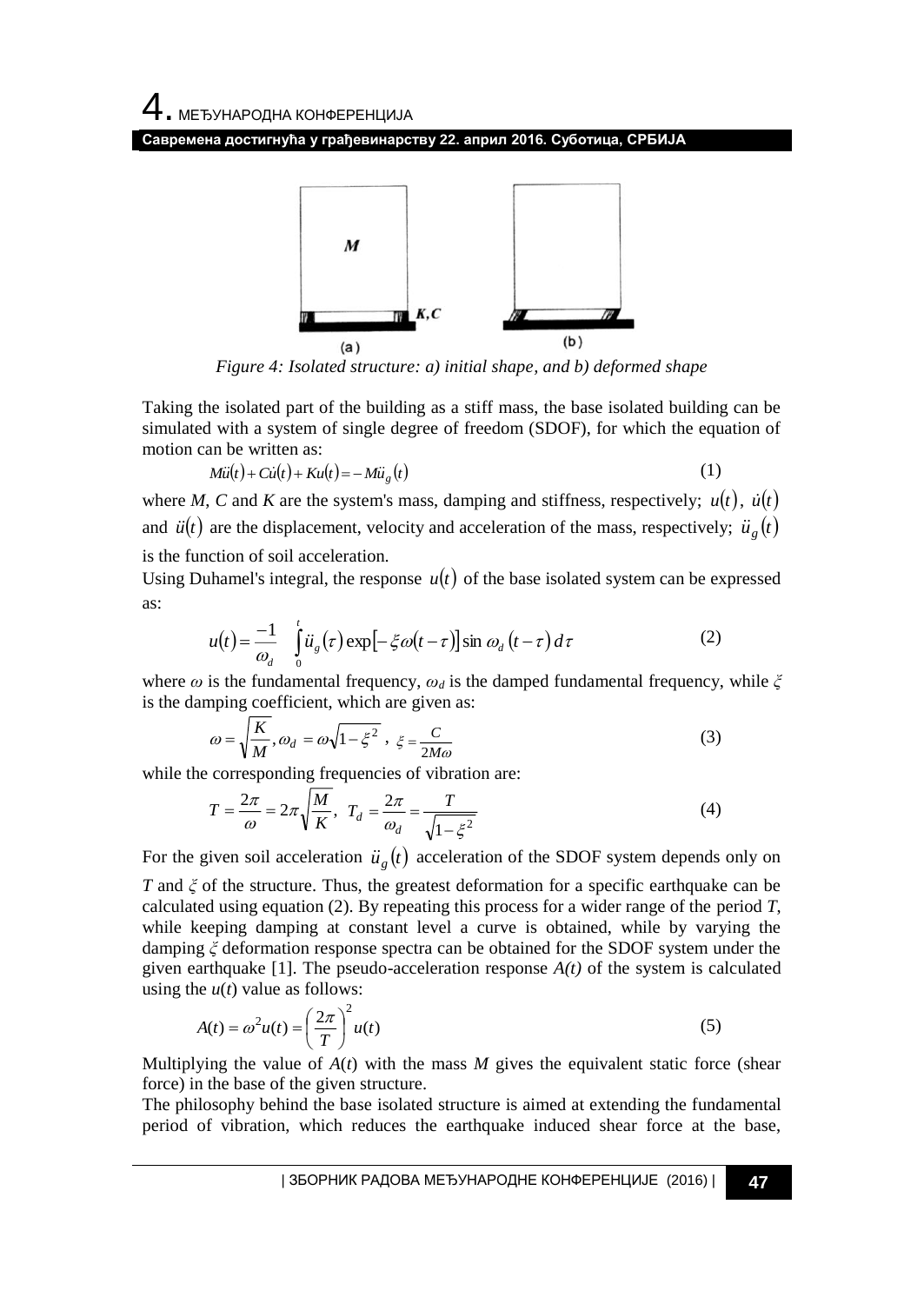#### **Contemporary achievements in civil engineering 22. April 2016. Subotica, SERBIA**

providing additional damping *f* or reducing the relative displacement along the isolator itself [5]. More benefit from base isolation system is achieved in rigid structures where the fundamental period of vibration of the fixed structure is less than 1.0 second. In these structures, the fundamental period can be extended to 1.5 to 2.5 seconds by installing base isolation system [14]. This technique is applicable in low and medium-high buildings, and is less effective in very tall buildings, given that the fundamental periods of vibration increase with the height of the building.

In solid ground, soil acceleration consists mainly of high frequency components, with low frequencies prevailing in soft ground. Therefore, base isolation is avoided in founding on soft ground because it is more harmful than helpful. In this case, the viscous and hydraulic dampers are used [1] and [14].

### **4. RECOMMENDATIONS FOR BASE-ISOLATED STRUCTURES**

When designing base isolation the following should be ensured [14]:

- 1. Sufficient horizontal flexibility in order to maximize the fundamental period and the required spectrum, except at locations with soft ground.
- 2. Sufficient capacity of energy dissipation to restrict the displacement along the isolator.
- 3. Adequate stiffness which will not lead to difference in behaviour under operational load of base isolated structures and those fixed in the base.

Combinations of elastomeric bearings and dampers are widely used as seismic isolators (Figure 2). With a special rubber they achieve effective damping of 10-20% of critical damping [5]. Friction pendulum systems are also often used given their low price and reliability of material (teflon and stainless steel) which forms the slide bearings, as well as to avoid torsion effects.

According to [10], the isolator should play a dual role: in addition to carrying the maximum gravity load, it should contribute to the relocation of the fundamental period and dissipation of energy of the isolated structure during the earthquake. This requires the following steps to be implemented:

- a. Identifying the smallest surface area in the base and installing the isolator below the maximum gravity load.
- b. Calculating the smallest isolator dimensions which should lead to the desired value of relocation of the fundamental period and reduction of seismic forces.
- c. Identifying the isolators's damping coefficient which controls the displacement of the structure within the calculated values under the influence of wind.
- d. Checking the performance of isolators under gravity load and temperature, wind and seismic effects.

## **5. CONCLUDING REMARKS AND CONCLUSIONS**

In earthquake engineering there is a constant effort to improve the methods of protection of buildings from the harmful effects of earthquakes. Damage to non-supporting and other non-structural elements, equipment, installations and the like are lower in stiffer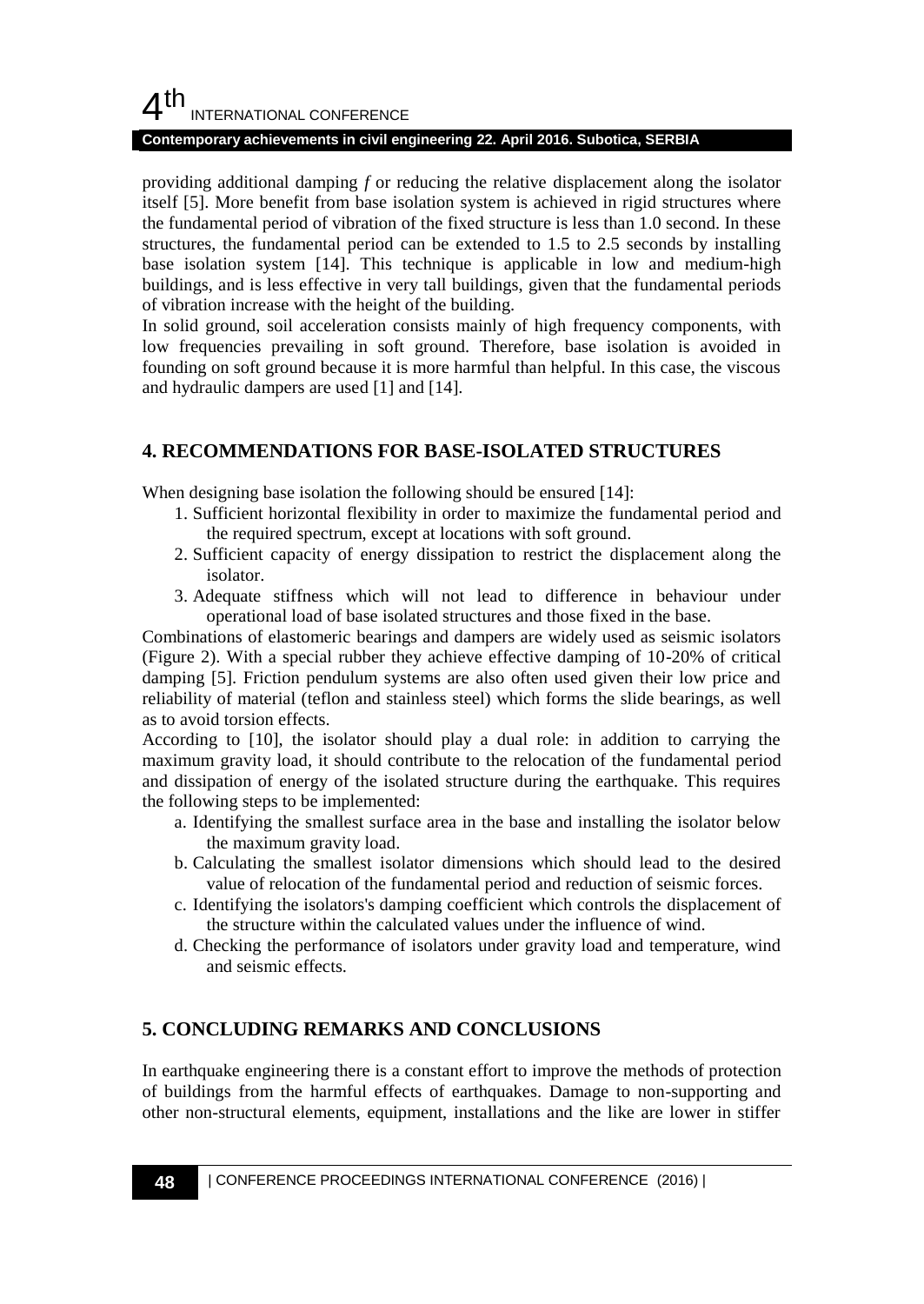# 4. МЕЂУНАРОДНА КОНФЕРЕНЦИЈА

#### **Савремена достигнућа у грађевинарству 22. април 2016. Суботица, СРБИЈА**

systems with the required ductility achieved. It is still not enough for achieving adequate protection, so that solutions are focused on passive and active seismic protection [5].

In the field of protection against seismic hazard, the highest quality guidelines in designing base isolated buildings can be found in the US FEMA regulations, along with the published recommendations and comments on the application of isolation devices and energy dissipators in existing and new buildings [3] and [4]. It is recommended to use linear and non-linear analyses which are consistent with the usual methodology of conventional design and allows the application of non-linear static analysis [7]. Technical regulations in the field of seismic isolation are frequently changed. One example for this are the revised FEMA recommendations from 1991, which were supplemented in 1995-97 with sliding systems and improved methods of analysis.

Seismic isolation can ensure substantial reduction in seismic forces so that the structure remains in the elastic range of response. This is achieved by various forms of passive and active control systems, which enable preventive protection of structures against seismic actions [13]. The attention should be particularly focused on conflicting demands as the use of isolators has regularly been associated with the emergence of large-scale displacement during strong earthquake actions, while the conditions of usability require limited structural displacement. Extending the fundamental period of structural vibration helps in keeping the distance from the prevailing frequency of soil oscillation, which is 0.2-1.0 seconds for most earthquakes, in order to avoid the phenomenon of resonance.

The application of passive protection systems carries lessons and surprises [1]. To avoid any misconception and optimize the response of the isolator, soil displacement should be carefully modelled, damping estimated and performance criteria defined. It is believed that the future of passive control lies in the application of intelligent materials, [9] and [10].

## **ACKNOWLEDGEMENTS**

The work reported in this paper is a part of the investigation within the research project TR 36043 supported by the Ministry for Education and Science Republic of Serbia. This support is gratefully acknowledged (R. Folić).

## **REFERENCES**

- [1] Buckle,I.G.: Passive control of structures for seismic loads, *12th World Conference on Earthquake Engineering (WCEE)*, **2000**., Auckland, New Zeeland, pp. 2825.
- [2] CEN-EN 1998-1: Eurocode 8: Design of Structures for Earthquake Resistance Part 2: Bridges, **2003**., CEN, Brussels
- [3] FEMA 356: Prestandard and commentary for the seismic rehabilitation of buildings, *Federal Emergency Management Agency* **2000**.
- [4] FEMA 368/369: NEHRP Recommend./ Commentary Provisions for Seismic Regulations for New Buildings and Other Structures – Part 1and 2: Provisions. *Building Seismic Safety Council & FEMA*, **2001**.